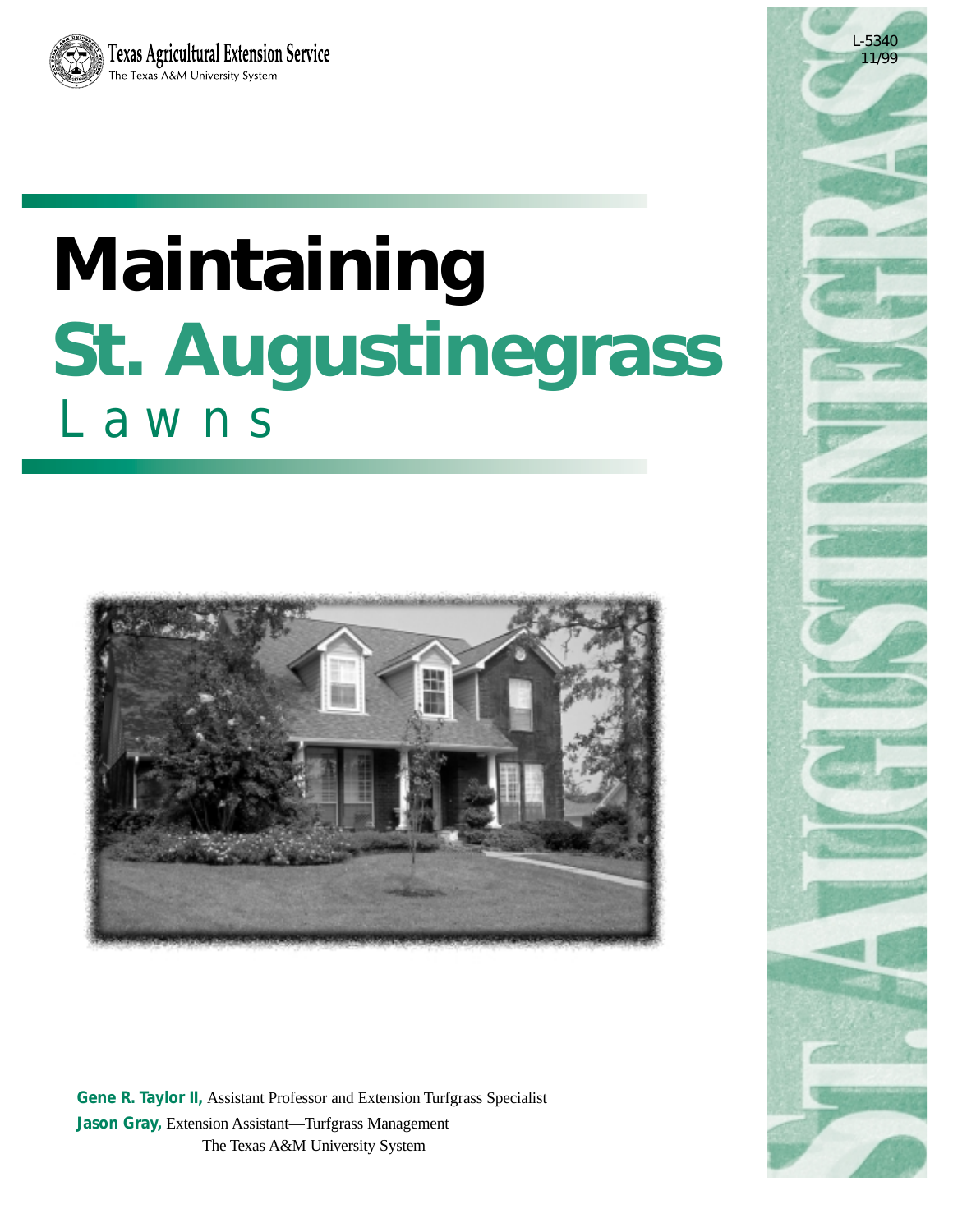**With proper maintenance,** you can help keep your St. Augustinegrass lawn healthy and attractive.

St. Augustinegrass (*Stenotaphrum secundatum* [Walt.] Kuntze) is a popular warm-season turfgrass for home lawns. It is found in the United States, southern Mexico, South America, South Africa, western Africa, the Caribbean, the Hawaiian Islands, Australia and the South Pacific.

St. Augustinegrass is medium to dark green and coarse textured, and it has a low, dense growth habit. It grows well in nearly all soil types and tolerates shade, heat, salt and, to some degree, drought. It does not tolerate waterlogged soils or extended periods of cold weather. St. Augustinegrass is an aggressive species that spreads rapidly by above-ground growth structures called stolons. If managed properly, St. Augustinegrass forms a dense cover that handles light traffic and competes well with most weeds. St. Augustinegrass is the most shade tolerant warm-season turfgrass.

Texas Common, Raleigh, Seville, Palmetto and Floratam are St. Augustine varieties commonly used for home lawns in the southern United States. Each variety has characteristics that make it best in certain situations. Contact your county Extension agent for information on the variety best suited for your location.

To keep your St. Augustinegrass lawn in good condition, follow these guidelines for mowing, watering and fertilizing, as well as for controlling weeds, insects, thatch, and eliminating compacted soil. Because many factors affect turf growth, these are general recommendations.

#### **MARCH through May**

#### **Mowing**

Begin a routine mowing program as soon as the grass begins to turn green in the spring. Remove no more than one-third of the leaf area with any one mowing. Set the mowing height at  $2\frac{1}{2}$  to 3 inches (3 to  $3\frac{1}{2}$  inches in shady lawns). The lower the mowing height, the more frequently you will need to mow. Frequent mowing at a lower height produces higher quality turfgrass.

It is best not to bag grass clippings. Grass clippings decompose quickly and return significant amounts of nutrients to the soil. If you do bag the clippings, consider composting them for use in the landscape.



**St. Augustinegrass spreads by above-ground growth structures called stolons.**

#### **Fertilizing**

Begin fertilizing 3 weeks after the grass turns green and when there is little chance of a late frost. Apply 1 pound of soluble nitrogen per 1,000 square feet of lawn every 8 weeks, or  $1\frac{1}{2}$  pounds of slow-release nitrogen every 10 weeks.

Have your soil tested to determine what added nutrients your lawn may need. For information on soil testing procedures, contact your county Extension agent.

If you do not have the soil tested, use a complete fertilizer with a 3-1-2 ratio of nitrogen, phosphorus and potassium (Examples: 15-5-10, 21-7-14, etc. Every bag of fertilizer has the nutritional analysis printed on the bag).

To determine the amount of fertilizer needed to equal 1 pound of nitrogen per 1,000 square feet, divide 100 by the first number in the fertilizer analysis. For example, if you are using a 15-5-10 fertilizer, then you need 6.6 pounds per 1,000 square feet. (To determine the amount needed to apply 11 /2 pounds per 1,000 square feet, substitute 150 for 100.)

#### $100 \div 15 = 6.6$

Then determine the size of the area to be fertilized. If your lawn is 5,000 square feet, you will need 33 pounds of 15-5-10 fertilizer.

*(5,000* - *1,000) x 6.6 = 33 pounds of fertilizer*

#### **Watering**

To keep your lawn healthy, water it only when the grass needs it. When you do water, wet the soil to a depth of 6 inches. Then don't water again until the grass shows symptoms of drought stress—a dull, bluish color, rolled or folded leaves, and persistent footprints. This usually occurs in 5 to 10 days, depending on the weather.

Follow these steps to determine how long to water to apply the right amount.

- **1.** Set out five or six open-top cans randomly around the lawn (tuna or cat food cans work best).
- **2.** Turn on the sprinklers or irrigation system for 30 minutes.
- **3.** Using a ruler, measure the depth of water caught in each individual can, and record the depths.
- **4.** Calculate the average depth of water of all the cans. *Example:* You have placed five cans in your yard. The depths of water in the cans were 0.5 inch, 0.4 inch, 0.6 inch, 0.4 inch and 0.6 inch. Add the depths together and divide by the number of cans you used.

*0.5 + 0.4 + 0.6 + 0.4 + 0.6 = 2.5 inches*  $2.5$  inches  $\div$  5 cans  $= 0.5$  inch of water in 30 minutes New-style irrigation controllers allow you to water several times a day, so you can program them to prevent run-off.

**5.** Use a garden spade or a soil probe to find out how deeply the soil was wet during the 30-minute period. The probe will push through wet soil easily, but it is more difficult to push through dry soil.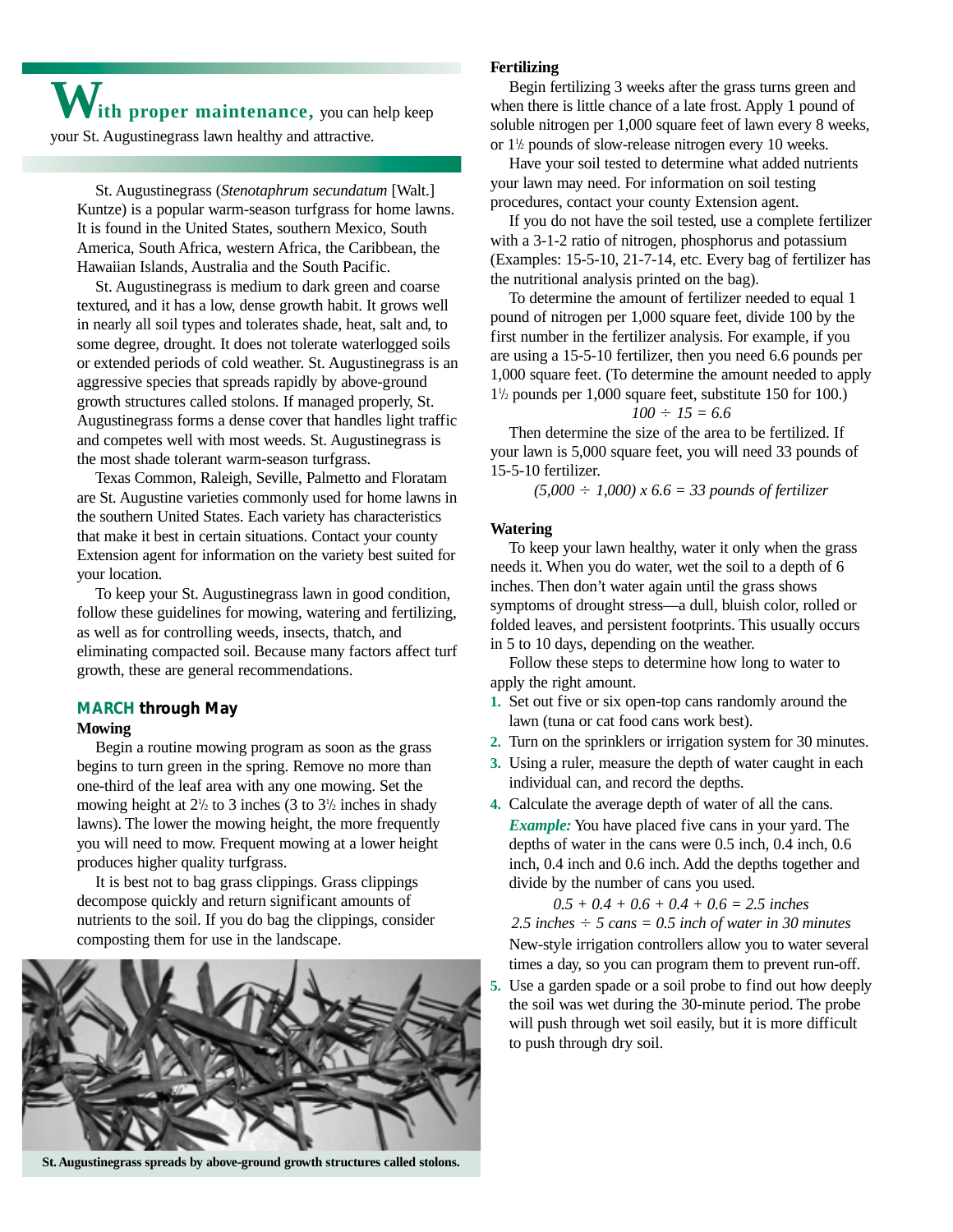**6.** When you know how much water was applied in 30 minutes and how deeply that volume of water wet the soil, then determine how long you must water to wet the soil to a depth of 6 inches.

*Example:* If the sprinklers sprayed  $\frac{1}{2}$  inch of water in 30 minutes and wet the soil to a depth of 3 inches, you would need to apply 1 inch of water to wet the soil to a depth of 6 inches. To do so you must water for 1 hour.

Run-off from watering a lawn can waste a significant amount of water, which is costly and a poor use of a limited natural resource. The factors determining how quickly run-off occurs are the type of soil and the application rate of the sprinkler system. Do not apply water faster than the soil can absorb it. To prevent run-off:

- **1.** Check the lawn while watering. If water begins running into the streets or gutters, note how long it took before run-off occurred. This is the maximum amount of time you should water at one time.
- **2.** Stop watering and allow the soil surface to dry (30 minutes to 1 hour).
- **3.** Begin watering again and continue for the time you've determined. With an automatic irrigation system, change your timer to the new, shorter time.
- **4.** Continue this cycle until the appropriate amount of water has been applied to wet the soil to a depth of 6 inches.

#### **Controlling weeds**

The best form of weed control is a healthy, dense, actively growing lawn. To control crabgrass and other grassy weeds, apply preemergent herbicides (which control weeds before they sprout from the ground) in the spring when soil temperature reaches 65 ºF or when the redbud and dogwood trees begin to bloom. Apply postemergent herbicides (which control weeds that have already sprouted) as needed. Apply herbicides only when weeds are present, and when the grass is healthy and actively growing.

Weed control is most effective if you apply the herbicide when the weeds are still very small. St. Augustinegrass is very sensitive to some herbicides, such as 2,4-D. Read the label carefully before applying any herbicide to ensure that it is the right product for the weeds you have and that you do not damage the turf. Follow all instructions on the label. It explains how and when to use the product and how much to apply.

#### **Controlling insects**

Chinch bugs and white grubs are the two most serious insect pests in St. Augustinegrass lawns. Routinely check for these pests and treat as necessary. (See L-1766, "Chinch Bugs in St. Augustine Lawns," and L-1131, "White Grubs in Texas Turfgrass," available from the Texas Agricultural Extension Service.)

### **Controlling thatch**

If the thatch layer (a layer of undecomposed plant matter) is more than  $\frac{3}{4}$  inch thick, mow the lawn with a vertical mower or scalp the lawn (cut with a rotary mower at its lowest setting) in April or May when the grass is healthy and actively growing.

#### **Eliminating compacted soil**

In areas of heavy traffic, aeration can help eliminate compacted soils. Use a core-aerating machine when the grass is actively growing. If you have an underground irrigation system, flag the sprinkler heads first to avoid damaging them.



**Frequent mowing at a low mowing height produces a higher quality turfgrass.**

#### **JUNE through September Mowing**

Follow the same recommendations as for March through May.

#### **Fertilizing**

Continue the fertilizer program begun in the spring, applying 1 to  $1\frac{1}{2}$  pounds of nitrogen per 1,000 square feet every 8 to 10 weeks. Without soil test information, it is recommended that you use a fertilizer that either contains nitrogen only (21-0-0, ammonium sulfate) or is low in phosphorus (Examples: 21-3-6 or 15-0-15) to reduce the chance of excessive phosphorus